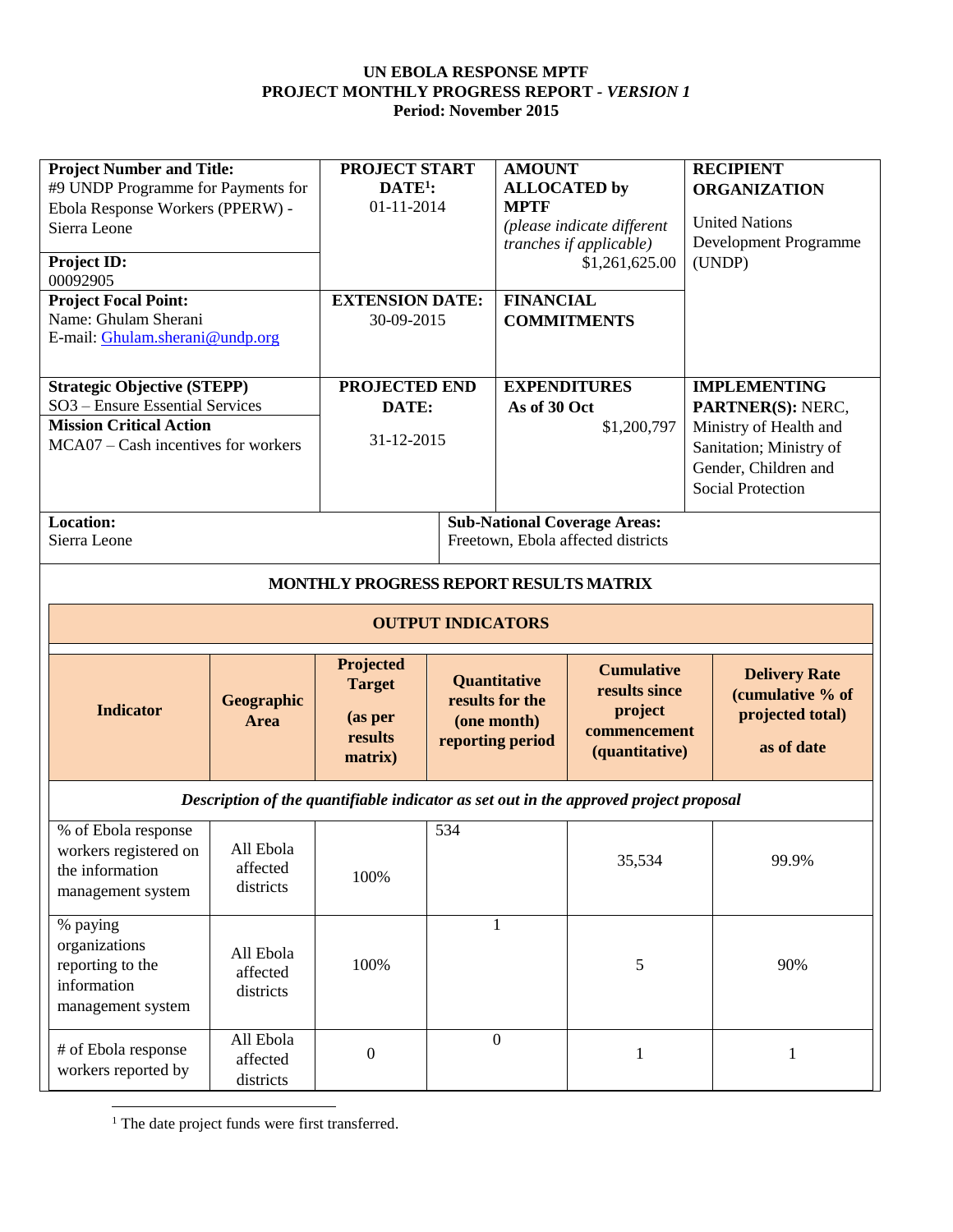| media as striking                                                                                                                                                              |                                    |                                                                                               |                                                                  |      |      |
|--------------------------------------------------------------------------------------------------------------------------------------------------------------------------------|------------------------------------|-----------------------------------------------------------------------------------------------|------------------------------------------------------------------|------|------|
| Diagnostic complete,<br>recommendations<br>made to government<br>on financial sector to<br>bolster resilience;<br>Monitoring system<br>fully functional to<br>report incidents | All Ebola<br>affected<br>districts | Diagnostic<br>complete,<br>recommendati<br>ons adopted,<br>monitoring<br>system<br>functional | N/A                                                              | N/A  | N/A  |
| # payments made<br>through operational<br>testing and proof of<br>concept/stress testing<br>(once through 3<br>months)                                                         | All Ebola<br>affected<br>districts | 1200                                                                                          |                                                                  |      |      |
| # people paid through<br><b>UNDP</b> contingency<br>plan                                                                                                                       | All Ebola<br>affected<br>districts | $\mathbf{0}$                                                                                  | n/a                                                              | n/a  | n/a  |
| % local districts with<br>adequate cash out<br>points for forecasted<br>volumes                                                                                                | All Ebola<br>affected<br>districts | 100%                                                                                          | 100%                                                             | 100% | 100% |
|                                                                                                                                                                                |                                    |                                                                                               | <b>EFFECT INDICATORS</b> (if available for the reporting period) |      |      |
| % of registered Ebola<br>workers linked to a<br>payment mechanism                                                                                                              | All Ebola<br>affected<br>districts | 100%                                                                                          | 100%                                                             | 100% | 100% |
| % of registered Ebola<br>workers fully paid<br>on-time                                                                                                                         | All Ebola<br>affected<br>districts | 100%                                                                                          | 100%                                                             | 100% | 100% |

# **NARRATIVE**

**Situation Update** (*please describe critical changes, if any, in the situation that affect the project (1-2 paragraphs*))

The UNDP Risk Allowance Payment Team to front line Ebola Response Workers (ERWs) continues payment to health care worker nationwide. The team has commenced full-fledge implementation of the Zero Resilience Risk Allowance Policy. The idea behind this implememation is to further engage frontline health care workers to strengthened surveillance and community monitor ship till 0+42+ 90 days active surveillance. All modalities have been put in place for the transitioning the NERC/ UNDP pay team to the country establishment institutions that will be inheriting the NERC structures- (Ministry of Health and Sanitation (MOHS) and the Office of the National Security (ONS)). For the UNDP district help desk/ interns plans are underway for their relocation to the District Health Management Teams in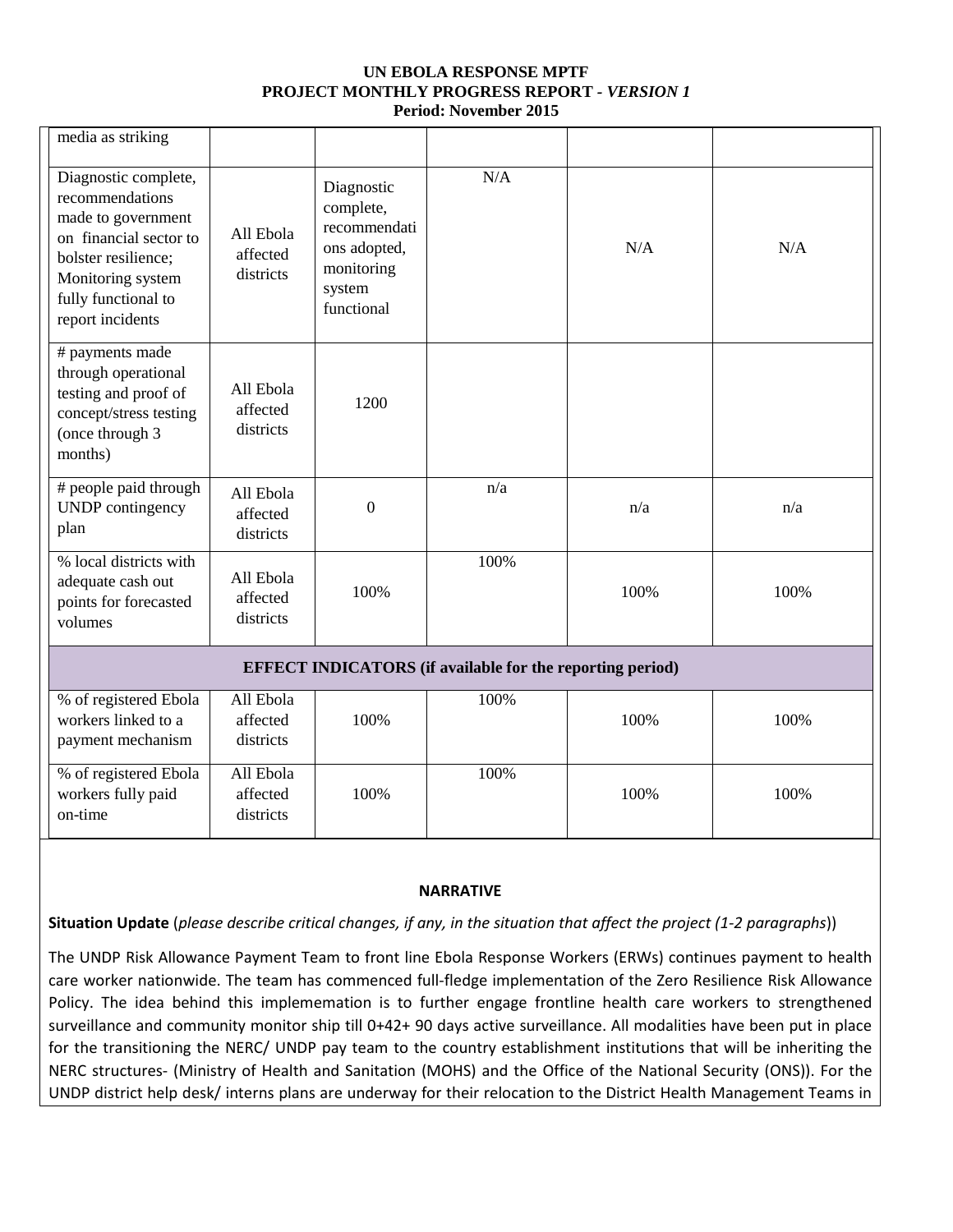their various districts.

For the month of November 2015, the team has successfully processed the November pay list to 1,806 ERWs countrywide. So far, November payment is the  $15<sup>th</sup>$  cycles/ monthly payments to the ERWs via the established payment mechanism (Electronic money) through Banks.

The 100% of ERW were paid through banks via the automated clearing house (bank transaction).

Renewal of contract issued to all the currently active ERWs paid by the NERC to forestall any discrepancies in contracts submitted as against the names on the pay list. The objectives of issuing these contracts as suggested by the Revised Policy is to ensure; the ERWs know their rights, avoid any duplicates, right ERWs are on the paylist and ERWs are correctly categorized.

Meanwhile, the 'Risk Allowance' team is delivering on its tasks (getting a list of approved names and paying on-time) and improving on parameters such as user education on electronic delivery of money, managing liquidity better at cash-out level and removing double counts and illegible workers.

All the Backlog claims for the month of Jan, Feb and March has been analyzed. This batch 4 of backlogs will be last and final backlog to be paid. The team has paid extra attention to this backlog so that ensure as much as possible that all legitimate ERWs get paid. Therefore, the team has forwarded the final batch 4 backlog to the BDO the fiduciary agent for onwards submission to world bank for a no objection. It is worth mentioning that the Payments Teams process and system improved considerably since the risk allowance policy replaced the Hazard Policy on  $1<sup>st</sup>$  April 2014, that the payments has been 100% successful and there has been no backlog claims from April till date.

The payments team has further strengthened its communication strategy. In addition to the ongoing communication means through radio, email, text and phone call to ERWs, the team has plan in organizing communication meetings and one-on- one discussions with key stakeholders and team leaders ensuring the information reaches to the target group. Face to face communication meetings and monitoring missions have been conducted in 6 districts. The remaining districts will be completed by the end of the year.

Due to the transition plan and heightened surveillance plan of 0+42+90 days to ensure resilient zero EVD cases. The NERC has approved the EVD Resilient Zero Policy until 31 December 2015. Therefore, UNDP has initiated submission of no-cost extension request to MPTF until March 30, 2016. This is in-line with the National Government policy and directives of the HE the President endorsing the current response structure until the end of 2015 and heightened surveillance activities for 90 days after the 0+42.

The Payments Programme Team has also been engaged in the transition strategy of NERC and Ebola response. The TOR for the Financial Diagnostics has been finalized. Consultation with the relevant stakeholders is underway to avoid duplication. UNCDF has agreed its financial and technical contribution. Additionally, the end project evaluation planning is underway and will be initiated soon.

Procurement process for the recruitment of End Project Evaluation consultant has been finalized. The consultant will be issued contract by HQ.

**Key Achievements** (*please use this section to highlight your key achievements for the month, using bullet points if preferred)*

*- November payment has been successfully paid to 1,806 Ebola Response Workers in all 12 districts including the*